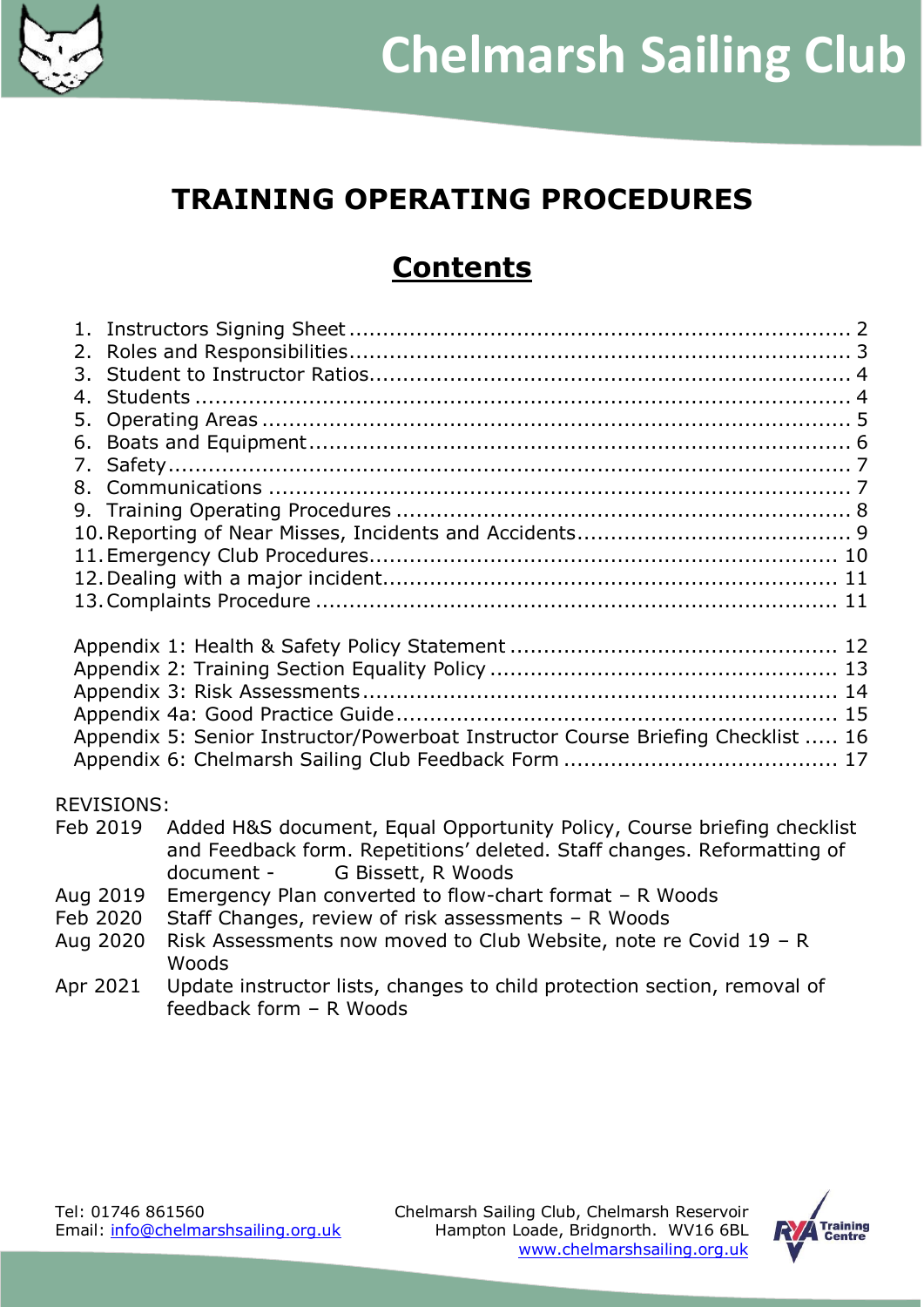

## <span id="page-1-0"></span>**1. Instructors Signing Sheet**

#### **All instructors are required to sign that they have read and understood the Training Operating Procedures contained within this document.**

| <b>Name</b> | <b>Signature</b> | <b>Date</b> |
|-------------|------------------|-------------|
|             |                  |             |
|             |                  |             |
|             |                  |             |
|             |                  |             |
|             |                  |             |
|             |                  |             |
|             |                  |             |
|             |                  |             |
|             |                  |             |
|             |                  |             |
|             |                  |             |
|             |                  |             |
|             |                  |             |
|             |                  |             |
|             |                  |             |
|             |                  |             |
|             |                  |             |
|             |                  |             |
|             |                  |             |
|             |                  |             |
|             |                  |             |
|             |                  |             |

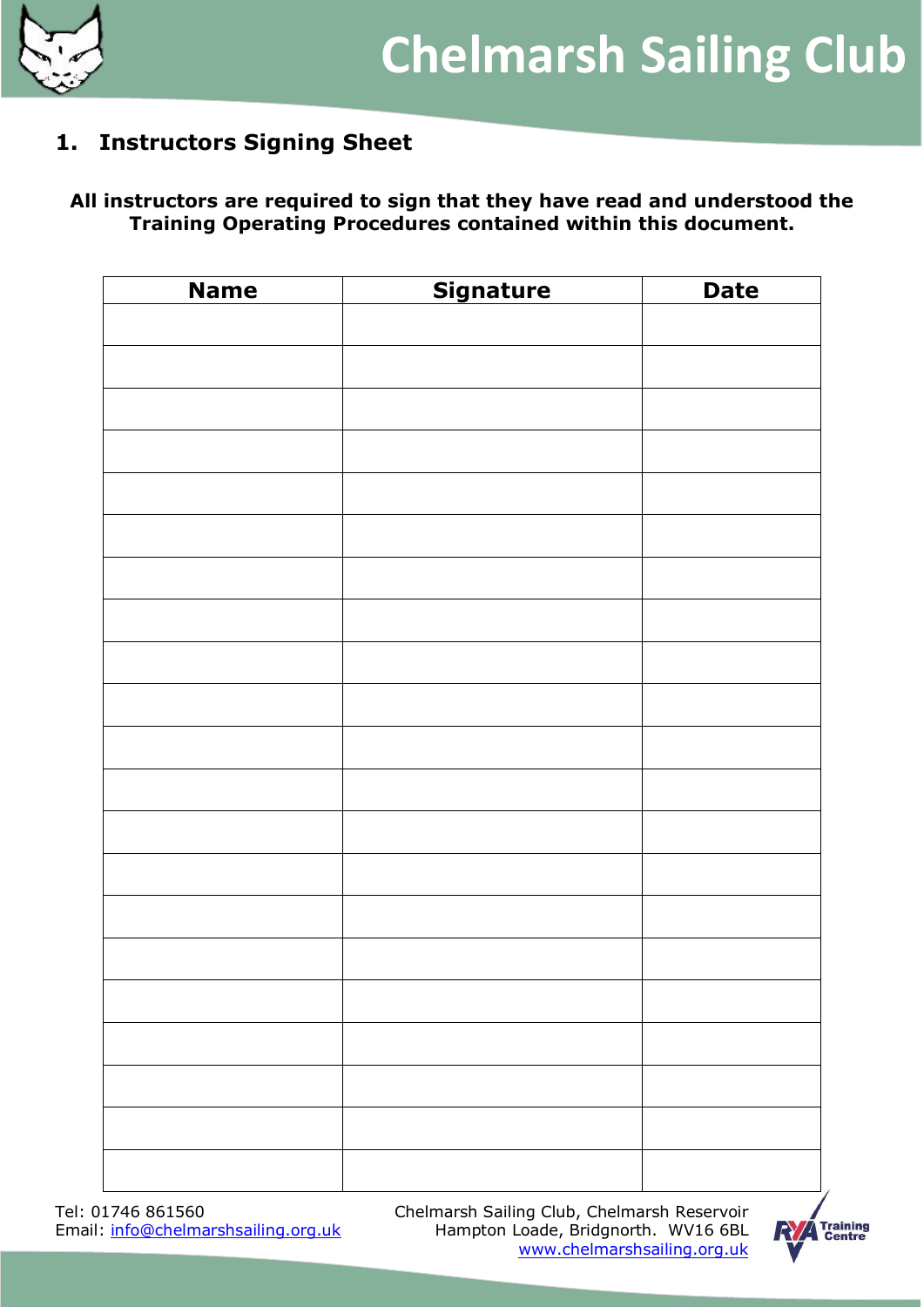

## <span id="page-2-0"></span>**2. Roles and Responsibilities**

| Principal of Training               | <b>Richard Woods</b>                                                                                                                                                                          |  |                                                                         |
|-------------------------------------|-----------------------------------------------------------------------------------------------------------------------------------------------------------------------------------------------|--|-------------------------------------------------------------------------|
| Designated Child Protection Officer | Debbie Cawte                                                                                                                                                                                  |  |                                                                         |
| <b>Chief Instructors</b>            | Richard Woods (sailing)<br>Richard Woods (power boat)                                                                                                                                         |  |                                                                         |
| Dinghy Senior Instructors (SI)      | John Dickinson<br><b>Richard Woods</b><br>David Partridge                                                                                                                                     |  |                                                                         |
| Dinghy Instructors (DI)             | John Struebig<br>David Partridge<br>Will Ranson<br>Adrian Speke<br>Molly Abbiss                                                                                                               |  | <b>Phil Griffin</b><br>Stephen Woodhouse<br>Cameron Smith<br>Paul Jones |
| Powerboat Instructors (PI)          | Terry Gumbley, Richard Woods, Paul Jones                                                                                                                                                      |  |                                                                         |
| Assistant Instructors (AI)          | Appointed by the Principal of Training and must only<br>provide tuition under the quidance/supervision of a<br>senior instructor<br>David Bibby<br>Debbie Cawte<br>Maria Roche<br>David Snell |  |                                                                         |
| <b>Bosun</b>                        | <b>Terry Gumbley</b>                                                                                                                                                                          |  |                                                                         |

A qualified Senior Instructor runs our RYA adult sailing courses level 1 & 2, assisted by qualified Dinghy Instructors. One dinghy instructor may run a singlehanded course for 6 students. Only one group allowed, two groups require a SI. Powerboat courses are run by qualified Powerboat Instructors.

Instructors working with children are familiar with our child protection policy, DBS checked and follow the RYA Instructor Code of Conduct (appendix 4a). They should also be familiar with the Good Practice Guide for Instructors, Coaches and Volunteers (appendix 4b). Assistant Instructors work under supervision of a senior instructor and count in instructor ratios.

Chelmarsh Sailing Club is able to deliver the following RYA Training Courses: RYA Adult National Sailing Scheme:

| Levels $1, 2$ and $3$<br>Seamanship Skills<br>Sailing with Spinnakers<br>Start Racing (instructors with racing endorsement only)<br>RYA Youth Sailing Scheme:<br>Stages 1, 2, 3 and 4<br><b>RYA Powerboat Scheme:</b><br>Level 1 and 2 | Safety Boat Course (instructors with safety boat endorsement only) |              |
|----------------------------------------------------------------------------------------------------------------------------------------------------------------------------------------------------------------------------------------|--------------------------------------------------------------------|--------------|
| Tel: 01746 861560                                                                                                                                                                                                                      | Chelmarsh Sailing Club, Chelmarsh Reservoir                        |              |
| Email: info@chelmarshsailing.org.uk                                                                                                                                                                                                    | Hampton Loade, Bridgnorth. WV16 6BL                                | $\mathbf{N}$ |

![](_page_2_Picture_8.jpeg)

[www.chelmarshsailing.org.uk](http://www.chelmarshsailing.org.u/#k)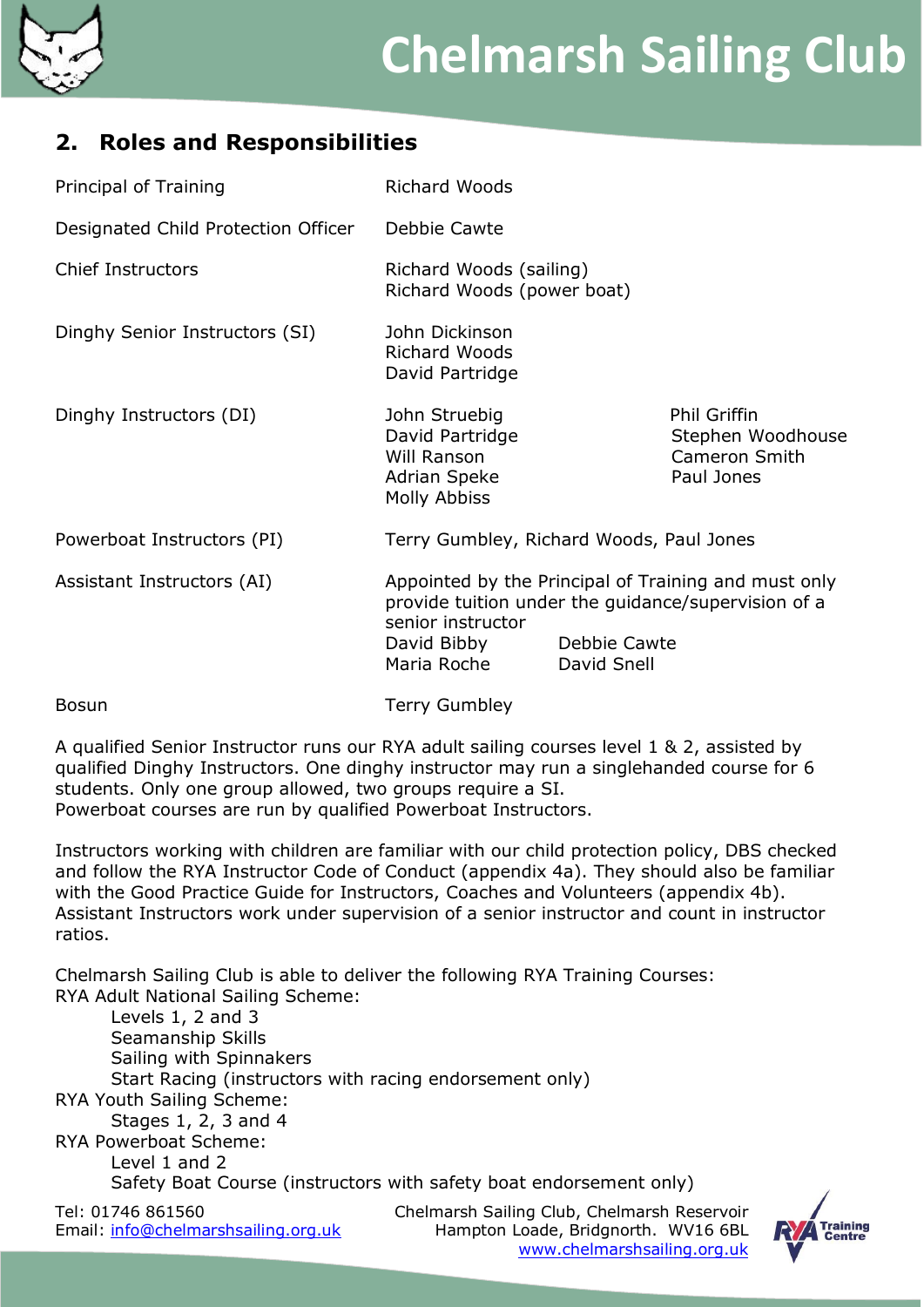![](_page_3_Picture_0.jpeg)

## <span id="page-3-0"></span>**3. Student to Instructor Ratios**

The RYA sets minimum student to instructor ratios for all instructed sessions in sailing dinghies and powerboat handling. These ratios are observed in order to maintain a safe learning environment for students.

| Sailing Adults              | Single handers 6 students to 1 instructor                                                                                                                                                                                    |
|-----------------------------|------------------------------------------------------------------------------------------------------------------------------------------------------------------------------------------------------------------------------|
| Sailing Adults              | Double handers Up to 3 students to one instructor (for beginners<br>where the instructor is on board) this may be increased to 9:1 in<br>a maximum of 6 boats depending on the skill attained and the<br>course being taught |
| Sailing Children (under 16) | 1 instructor per 4 boats where there are 2 children per dinghy<br>1 instructor per 6 boats where there is 1 child in each dinghy                                                                                             |
| Sailing Scheme Courses.     | All Dinghy Instructors must be supervised by a Senior Instructor if delivering RYA National                                                                                                                                  |
| Powerboats                  | 3 students to 1 instructor for Level 1 & 2 Powerboat courses<br>6 students to 1 instructor for Safety Boat Course (2 boats max)                                                                                              |

Minimum ratio for safety boat cover to number of dinghies sailing:

| Up to 6 dinghies      | 1 safety boat          |
|-----------------------|------------------------|
| 7 to 15 dinghies      | 2 safety boats         |
| More than 15 dinghies | 3 or more safety boats |

Ratios may need to be altered to cater for student and instructor competencies, weather, etc and are at the discretion of the SI, but must not exceed the ratios given above.

The SI leading the course(s) will brief all instructors/assistant instructors before the students arrive ensuring they know their roles and responsibilities.

## <span id="page-3-1"></span>**4. Students**

All students complete booking forms prior to RYA courses commencing, normally via WebCollect.

All students should be club members for the duration of the course.

Under 18s will have a booking form completed by a parent/guardian.

Emergency contact and medical information to be available to the SI and instructors.

Students (parents for children's courses) will receive joining instructions prior to the course to include any Health & Safety issues, appropriate clothing and buoyancy, aims and objectives. Students will be kept informed of progress throughout the course.

Powerboat courses will only be delivered to students over 16 years age

Students will be requested to complete a feedback form upon completion of a course and encouraged to provide feedback to improve the standard of training delivered by the club. An example of feedback form is in Appendix 6.

![](_page_3_Picture_19.jpeg)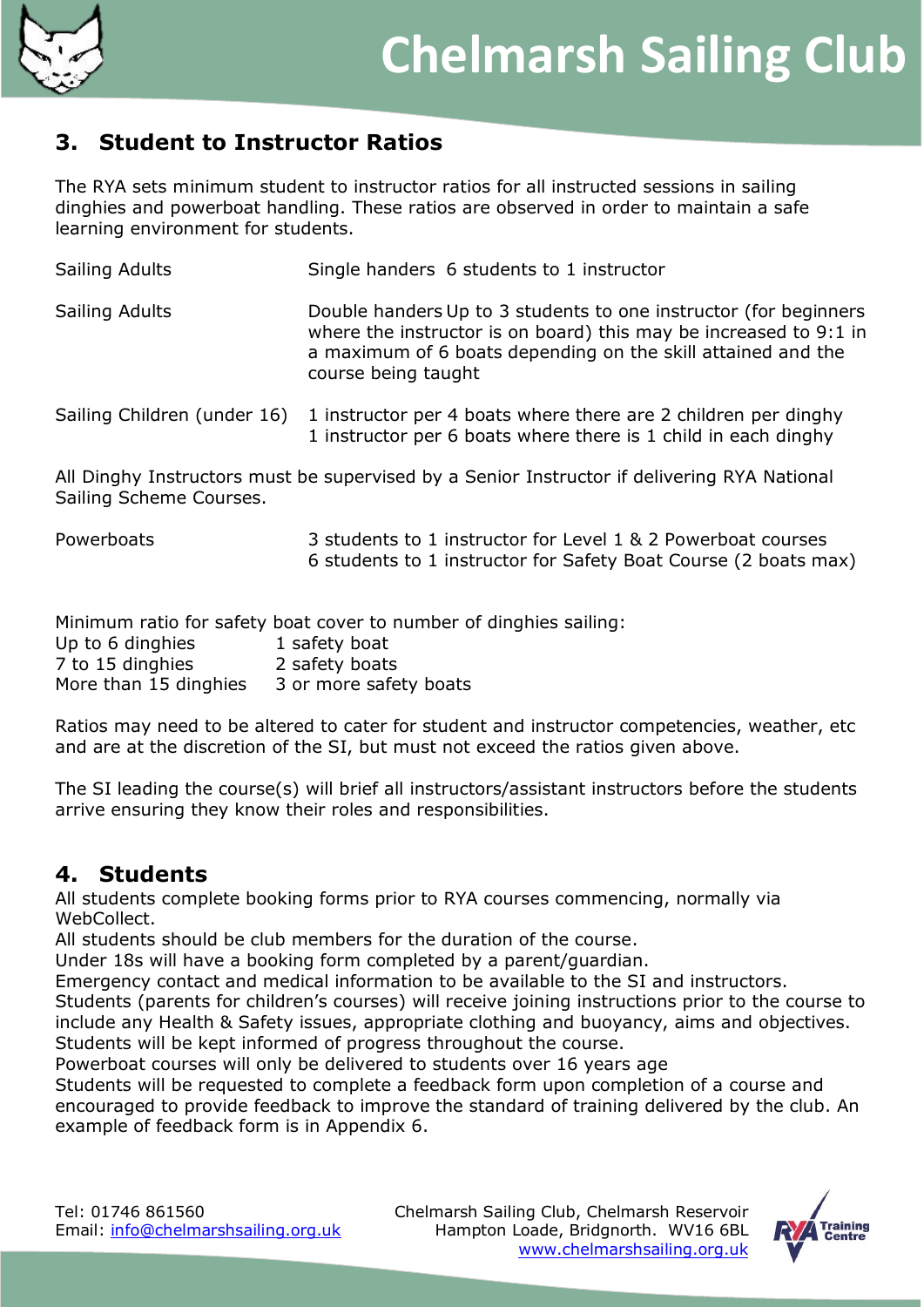![](_page_4_Picture_0.jpeg)

## <span id="page-4-0"></span>**5. Operating Areas**

The club is permitted access to the entire area of the Chelmarsh Reservoir for sailing purposes (except for the areas directly beneath the bridges to the inlet and outlet towers). The SI running the course may decide to limit the Operating Areas that is available for teaching purposes. If (s)he wishes to do so (s)he must inform the instructors accordingly.

![](_page_4_Figure_4.jpeg)

Tel: 01746 861560 Chelmarsh Sailing Club, Chelmarsh Reservoir Email: [info@chelmarshsailing.org.uk](mailto:info@chelmarshsailing.org.uk) Hampton Loade, Bridgnorth. WV16 6BL [www.chelmarshsailing.org.uk](http://www.chelmarshsailing.org.u/#k)

![](_page_4_Picture_7.jpeg)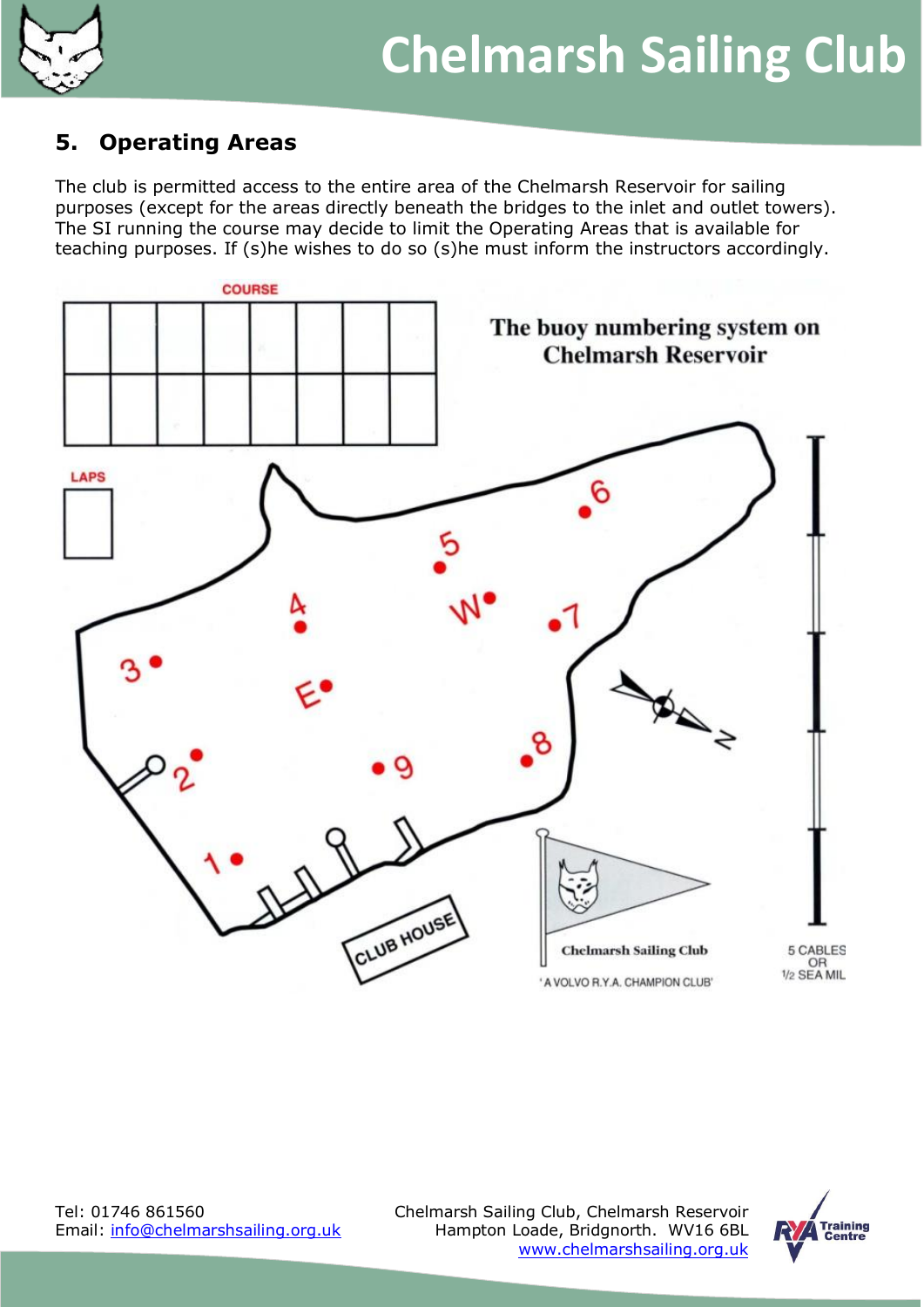![](_page_5_Picture_0.jpeg)

## <span id="page-5-0"></span>**6. Boats and Equipment**

#### **6.1 Dinghies**

The following dinghies are owned by the club and are available for dinghy instruction. When the boats are not been used for teaching, they are able to be hired by recent students:

- 4 x Toppers Spars, sails, foils and ropes stored in the containers
- 6 x Laser Pico Spars, sails, foils and ropes stored in the containers
- 2 x Feva Sails in training room
- 2 x GP14 with reefing points. Equipment stored in boats/training room
- 3 x Xenon with reefing points, furling jibs Equipment stored in boats/training room
- 5 x Hartley12 Equipment stored in boats/training room
- 1 x RS Q'BA Sail in container

#### **6.2 Powerboats**

• 2 x 'Jaffa' Rigiflex Safety boats (Orange), with outboard engines and tiller steering. One of these boats is stored in the green shipping containers adjacent to the eastern slipway access point. The other boat is stored in the dinghy park with the engine stored in the shipping container and engine cowl in workshop. Keys for the containers are kept in the clubhouse.

#### *NB Kill cords and a spare kill cord are kept on the boats*

- 1 x 'Jaffa' Rigiflex Safety boats (Orange), with outboard engines and centre console wheel steering. This boat is stored in the green shipping containers adjacent to the eastern slipway access point. Keys for the containers are kept in the clubhouse. *NB Kill cord is kept on the boat, ignition key stored in clubhouse desk*
- 1x Orkney Committee Boat. Kept on the water, with an engine fitted. *NB Kill cord is kept on the boat, ignition key stored in clubhouse desk*
- Fuel tanks for all club powerboats are stored in a locked metal fuel bunker by clubhouse steps. Smoking/naked flames are not permitted in area of fuel storage (carpark is designated smoking area). The keys to gain access to the store are kept in the club house.

#### **6.3 General Boats & Equipment**

- Safety boats should be launched and made ready for use before training boats are on the water.
- Safety boats, dinghies and boats used by students must be checked by instructors before going afloat.
- All dinghies must use mast head floatation on beginners' courses, these are stored in containers, bosun's store and training room. Use extra buoyancy when reefing.
- Any issue with any craft must be reported to the SI and written in the defects log book.
- Defect log book is kept in the signing on desk by the car park entrance door.
- Equipment for man over board training is tyre tied to a fender stored in bosun's store
- All race buoys on the reservoir can be used for training, but should not be moved. Additional buoys are available in containers and bosun's store and weights (chains and mud anchors) by pontoon steps.

![](_page_5_Picture_28.jpeg)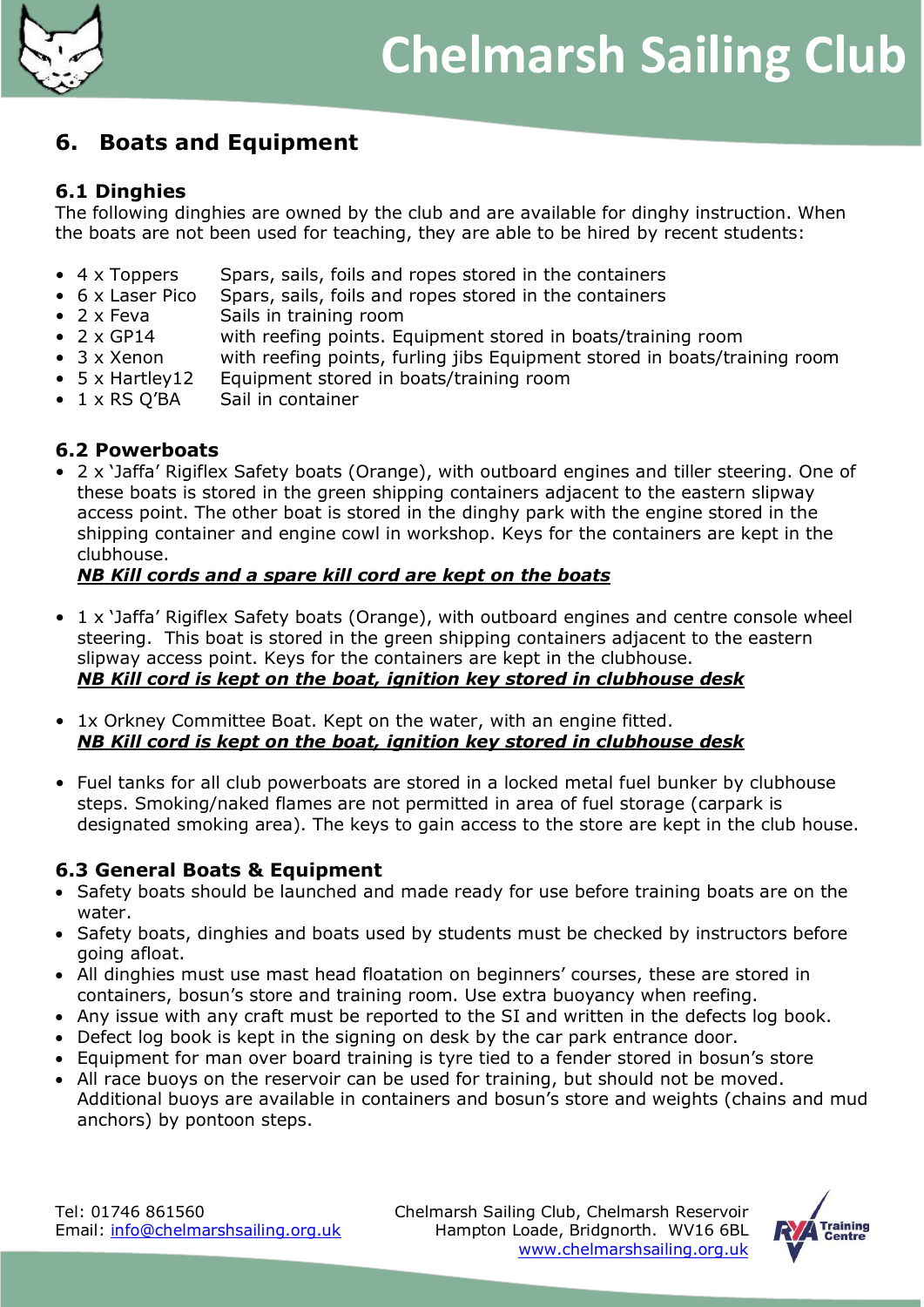![](_page_6_Picture_0.jpeg)

## <span id="page-6-0"></span>**7. Safety**

#### **7.1 General**

- Health and Safety Policy is attached to this document Appendix 1
- Risk assessments have been carried out and are found in this document Appendix 3.
- Any persons who are on the water or any of the pontoons, walkways, jetties or slipways are required to wear a properly fitted and fastened buoyancy aid providing a minimum standard of 50N buoyancy for adults or appropriate for age/weight for children. Club have a selection of buoyancy aids in the training room which are available for use of students whilst under instruction.
- SI, DI or Coach shall give a safety briefing prior to the commencement of any training courses to instructors and students, an example of areas to be covered in attached to this document – Appendix 5

#### **7.2 Use of powerboat for safety cover/dinghy instruction-**

#### **All persons involved in providing safety cover from powerboats must remember that they have the potential to cause death or serious injury.**

- All power boat drivers must be on the club list of authorised power boat operators, hold a level 2 powerboat licence or be under the direct instruction of a power boat instructor.
- All powerboats have kill-cords which must be checked prior to sessions these **MUST** be worn around the operator's leg in accordance with RYA guidelines at all times when the engine is running.
- Recovering people from water always switch off engine when in close company to someone in the water.
- Safety boat crew must wear buoyancy aids and be wearing suitable clothing to enter the water if necessary.
- Entrapment if entrapment is suspected right the boat ASAP usually the dagger board will provide the best means of achieving this. You may need two people to do this.
- All instructors/ helpers with children must be familiar with the child protection policy of the club and the Code of Practice. A copy is included in this document.
- Instructors must be familiar with Emergency Action Plan, a copy of which is included in this document. A copy of the Emergency Action Plan is displayed downstairs by the training room.

## <span id="page-6-1"></span>**8. Communications**

Short range VHF radios are available for use and are kept in the galley.

Instructors should ensure that they are set to the same channel before issue, and operators are aware of their operation and the channel in use. Do a radio check before launching. All instructors are required to carry a whistle with them whilst they are on the water. This may be used to attract the attention in the case of an emergency. It may also be used as an efficient fog warning signal.

![](_page_6_Picture_22.jpeg)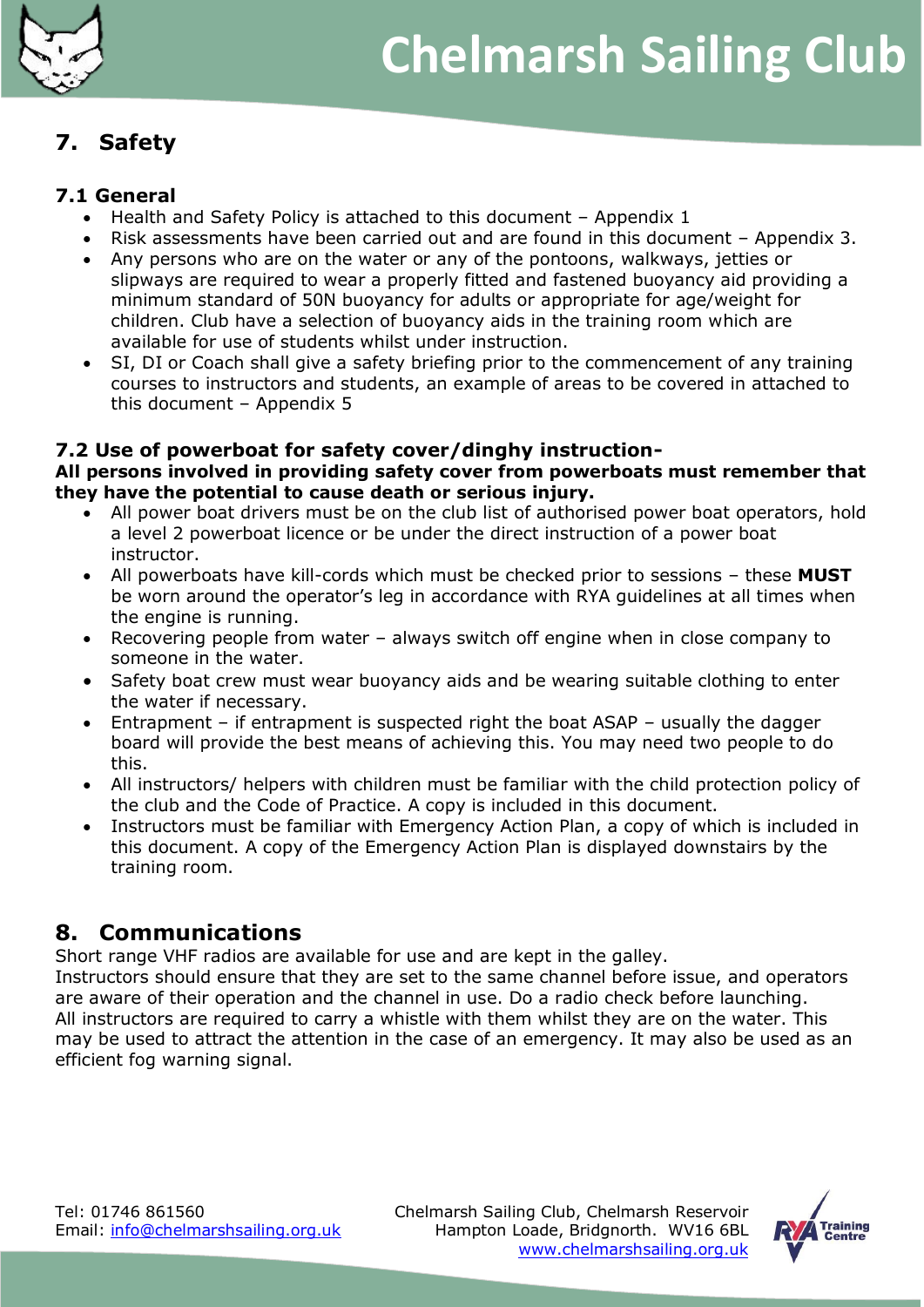![](_page_7_Picture_0.jpeg)

## <span id="page-7-0"></span>**9. Training Operating Procedures**

Chelmarsh Sailing Club undertakes to provide a safe environment for all those undertaking training at the centre and for those who are involved in the delivery of that training. It is therefore essential that everyone involved in the delivery of training understands the roles and responsibilities of each member of the team before, during and after any training takes place.

#### **9.1 Before/During**

- SI/Coach checks weather forecast.
- Front and back doors are unlocked (these are fire exits).
- SI/Coach checks condition of pontoons/slip-way and may delegate need for brushing/ washing down.
- SI/Coach supervises preparation of classroom and teaching resources.
- SI/Coach delegates preparation of safety craft/manning with instructors.
- Safety Boats to carry kill cord & spare, boat hook, first aid kit, knife, paddle, bailer/bucket, towing warp, fire extinguisher, tool kit, map of sailing area, anchor and buoyancy float.
- SI/Coach to brief instructors and students on no smoking areas-fuel store, boats, pontoons, clubhouse, etc. Smoking area to north of clubhouse (in the car park) – for example see Appendix 5
- SI/Coach to issue VHF radios to safety boat team and at least one instructor per course if multiple courses are being run and one retained for SI/Coach
- SI briefs instructors on roles/activities for day, course syllabus to cover, prior student progress, etc
- SI/Coach/Instructor briefs students on the days training programme.
- SI/Coach allocates students to boats and instructors ensuring that the RYA ratios are met.
- SI/Coach Keep a register containing the details of all those afloat This is to be displayed on Training Room white board.
- Instructors check the students for suitable clothing and buoyancy aids.
- Students wear their buoyancy aids on the outside of all other garments.
- Instructors check the boats for buoyancy and correct rigging.
- SI/Coach decides when to reef sails or delegates decision to individual instructors.
- Instructors supervise the students allocated to them and are responsible for their wellbeing.
- SI/Coach designates the area of sailing.
- SI/Coach demonstrates the communication signals "Come to me" and "Return to shore."
- Throughout the training the SI will monitor the number of boats / users that are on the water.
- The key for the padlocks on the fuel bunker is kept on the general key bunch in the foyer of the club
- Check the fuel tank contains sufficient fuel for the day's duty.
- Fuel tanks are always refilled next to the fuel bunker and never nearer than 20m from the reservoir, no smoking or sources of ignition allowed near to fuel store or during refuelling.

Cont…

![](_page_7_Picture_31.jpeg)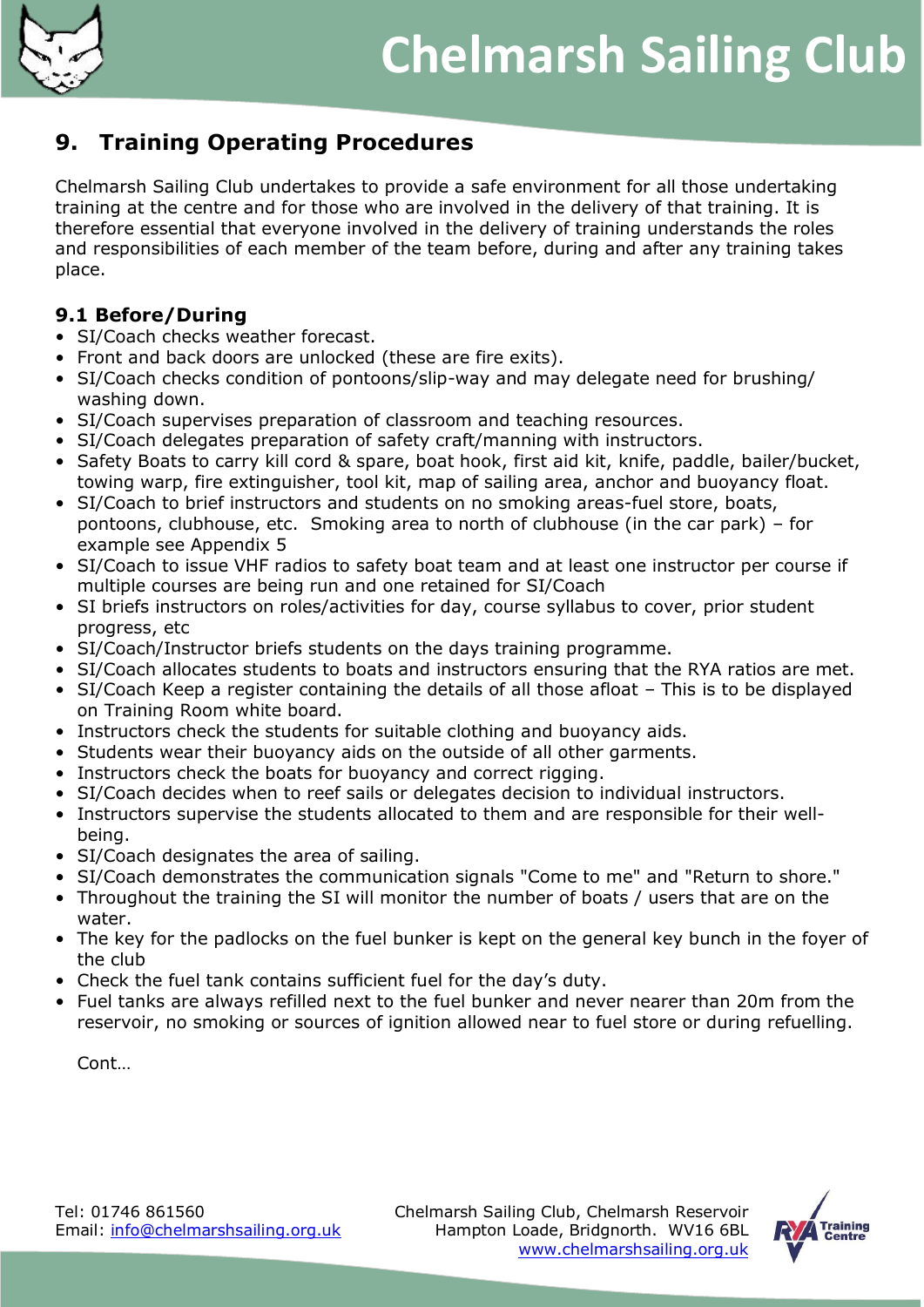![](_page_8_Picture_0.jpeg)

- A First Aid box for safety boat is collected from the cupboard in the lobby.
- The fuel tank is secured to the safety craft.
- The engine is turned off when near to personnel in the water.
- Priority is given to rescuing people and not their boats.
- Personnel not wearing a wet suit/dry suit who are wet are taken ashore as soon as possible • Anyone injured is taken ashore and the injury reported immediately to the
- SI/Coach/Person in charge who takes action. The safety craft returns to duty. There is a large sack next to the phone that contains dry blankets for use with casualties that may be suffering from hypothermia etc.
- The safety craft is not to be driven close to the edge of the reservoir, use a throw line to retrieve boats near a lee-shore.
- Details of emergency telephone numbers, map co-ordinates & post code are to be found next to the phone in the foyer.

#### **9.2 After**

- Return the fuel tanks to the fuel bunker
- Put away safety boats and lock containers. Committee boat to be left on pontoon, bow to reservoir with engine in raised position and covers fitted, key stored in clubhouse foyer desk.
- Secure the padlocks on the fuel bunker
- Return the First Aid box to the cupboard in the lobby.
- Check correct stowage/put away of all sailing dinghies
- VHF radios returned to galley
- Report any defects in the Technical Defects Book.

## <span id="page-8-0"></span>**10. Reporting of Near Misses, Incidents and Accidents**

Details of all accidents that occur on site **must** be recorded in the club's Accident Book. The Accident Book is kept in the chest of drawers in the foyer at the club.

The Principal of Training should review the book periodically and take appropriate action so as to prevent the repetition of accidents occurring in the training environment.

Details of recommendations/remedial action taken to prevent similar accidents occurring in the future will be recorded in the appropriate places in the Accident Book/Operating Procedures amended.

A record of near misses and incidents must also be made, reporting sheets for this purpose are kept with the Accident Book.

![](_page_8_Picture_25.jpeg)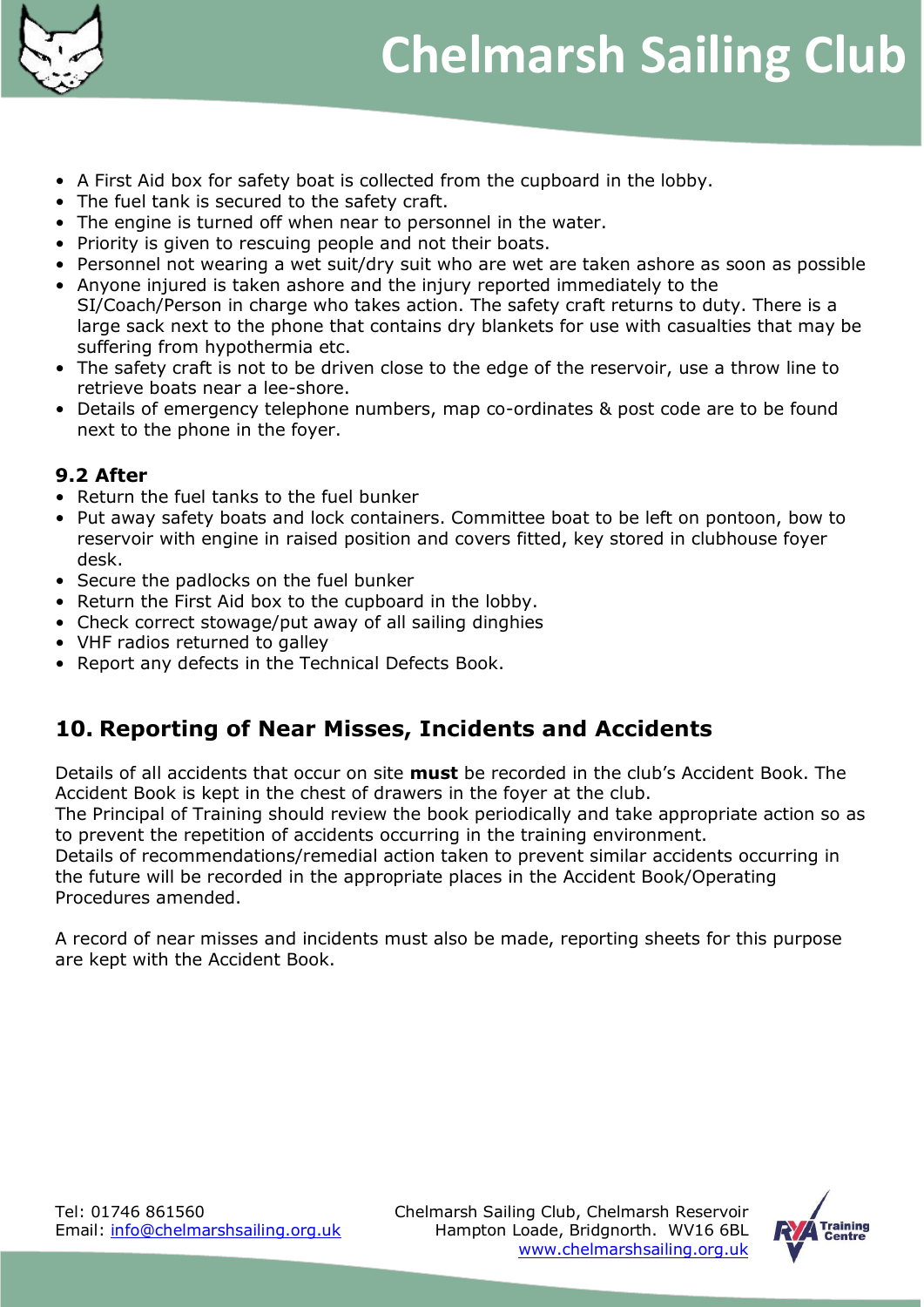![](_page_9_Picture_0.jpeg)

# **Chelmarsh Sailing Club**

## <span id="page-9-0"></span>**11. Emergency Club Procedures**

![](_page_9_Figure_3.jpeg)

Shropshire  $\overline{\phantom{a}}$  rei: Email: info@chelmarshsailing.org.uk Chelmarsh Sailing Club, Chelmarsh Reservoir Hampton Loade, Bridgnorth. WV16 6BL [www.chelmarshsailing.org.uk](http://www.chelmarshsailing.org.u/#k)

![](_page_9_Picture_6.jpeg)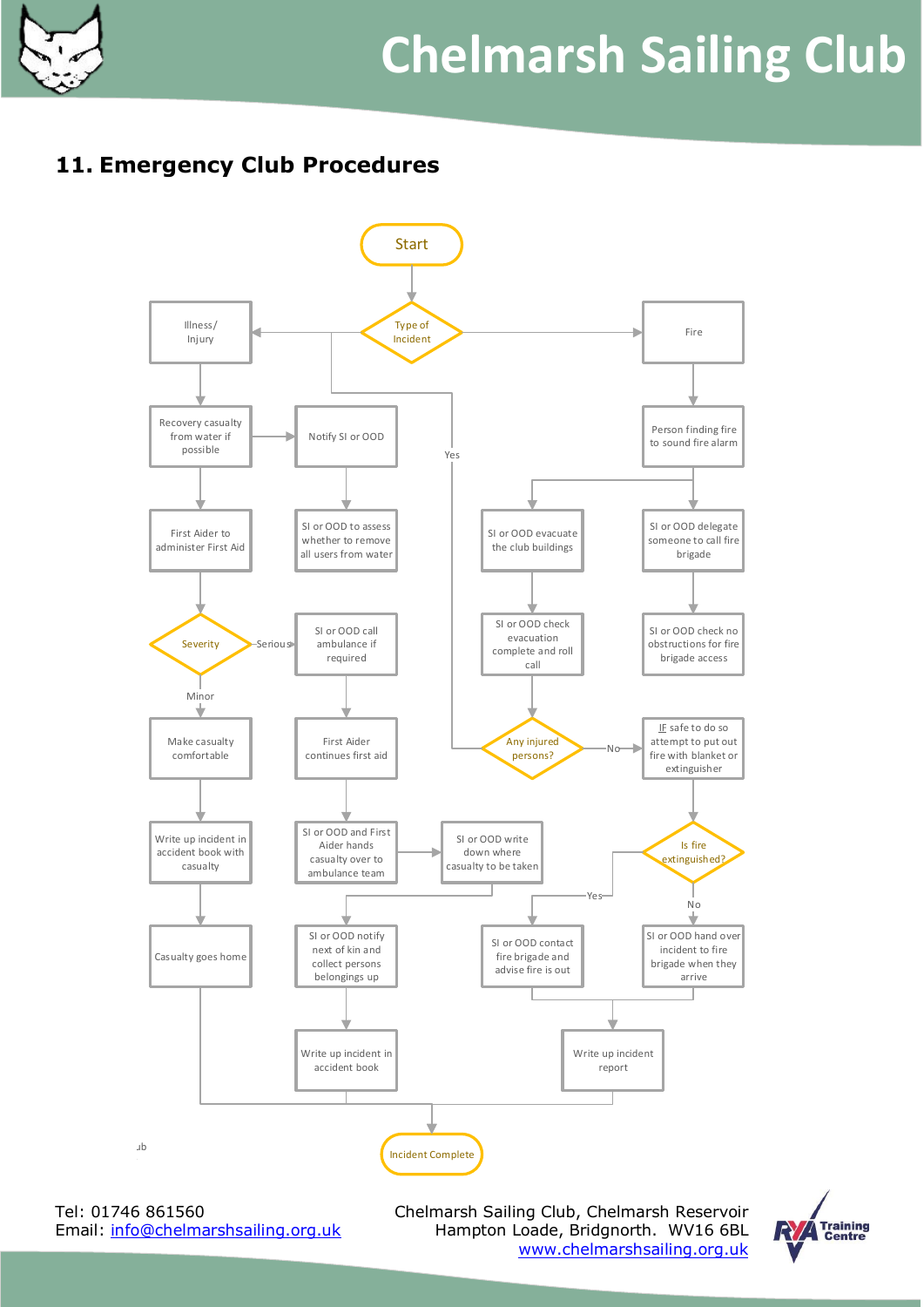![](_page_10_Figure_0.jpeg)

## <span id="page-10-0"></span>**12. Dealing with a major incident**

First priority is for the safety of participants and instructors. Then, get a statement from competent witnesses.

Remove the instructor and key witnesses from the training area to a place you can talk to them away from the press.

Produce a written statement that you can give to the press.

E.g.

*Chelmarsh Sailing Club regret to announce the death of a person following a dinghy sail training event*

*When* 

*Where* 

*Our deepest sympathy to the relatives etc. A full statement will be issued at 2pm tomorrow (give yourself time to collate the information).* 

Do not hold a press conference.

Decide who will speak to the press.

Don't allow well-meaning but ill-informed staff to make public comments.

Try to keep a record of whom you have spoken to, who has contacted you etc.

Inform RYA Training (023 8060 4181) who can assist with compiling your statement to the press.

If the rescue services have been involved the press will have probably obtained some information from them.

If there has been a fatality the police will contact the Training Centre and inform the next of kin. Do not publicise the name of the casualty until you know this has been done, even if the press appear to know who it is.

Keep any relevant equipment e.g. buoyancy aids, logbooks etc.

## <span id="page-10-1"></span>**13. Complaints Procedure**

Often complaints are of a relatively minor nature, and are capable of being dealt with promptly and without the need to formally record matters. This course of informal resolution is appropriate only if it satisfies the concerns of the complainant, and it is apparent that no further action is required.

Where a complaint is not suitable for resolution as described above, or where the complainant requires further action is necessary, or that the matter should be documented. They should be advised to submit their complaint in writing, either by letter or e-mail, to the Principal of Training or other senior officer of the club.

On receipt of a complaint it must be acknowledged by return or if this is not possible, then as soon as is practicable. They should be advised as to who is investigating the matter and provided with a time frame within which they should expect a response.

The investigation should be conducted promptly and an objective response is to be provided, offering an adequate explanation and appropriate compensation if this is appropriate.

![](_page_10_Picture_26.jpeg)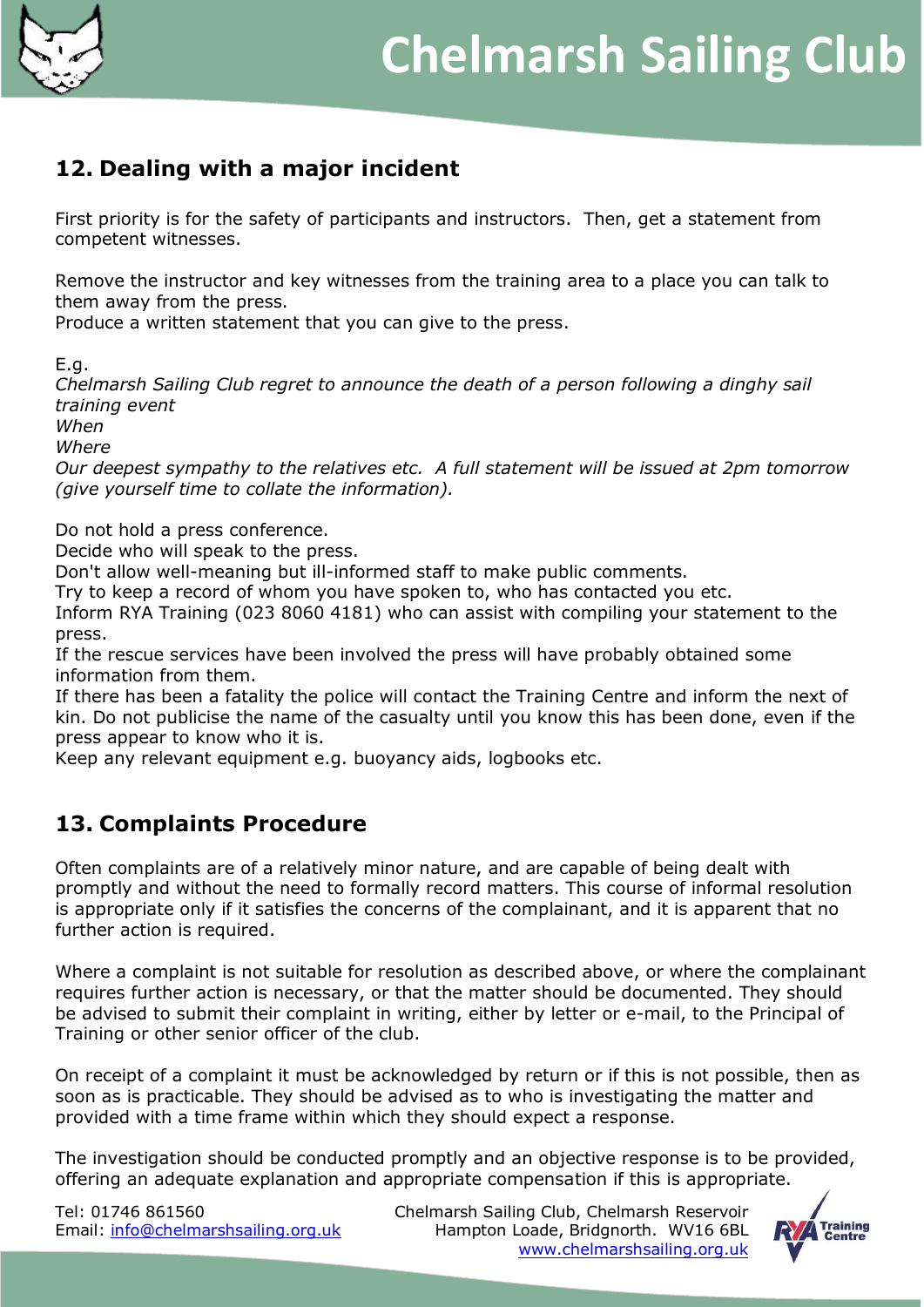![](_page_11_Picture_0.jpeg)

## <span id="page-11-0"></span>**Appendix 1: Health & Safety Policy Statement**

Chelmarsh Sailing Club attaches great importance to the health and safety of its instructors and students/members/visitors using the facilities provided by us. To this end the organisation aims to ensure that all activities carried out, or undertaken by its members in relation to the work of the club, are managed in such a manner to avoid, control or reduce to an acceptable level all foreseeable risks to the health & safety of any person(s) who may be affected by such activities to an acceptable level.

We will adopt and implement procedures that are compatible with and recognise the duties imposed by the provision laid out in the relevant statutory documents relating to health & safety. We will pay particular attention to the provision of:

- A healthy working environment.
- Safe and suitable resources and equipment.
- Sufficient training for instructors and members to enable them to comply with health & safety procedures.
- Risk Assessment for all aspects of work carried out by us, where we believe this is appropriate.

#### **Policy procedures**

- To take reasonable care to avoid acts or omissions that may adversely affect the health & safety of themselves and others.
- To co-operate fully with anyone responsible for carrying out health & safety checks.
- To not intentionally or recklessly interfere with, or misuse, any resource or equipment.
- To observe at all times health & safety procedures.

#### **Responsibility**

It is the responsibility of the Principal to ensure that health and safety policy for the training section of the club is implemented and reviewed on an annual basis and that the appropriate risk assessments are undertaken.

Senior Instructor or PowerBoat Instructor leading a course are responsible for day to day safety during training events and ensuring that training operating procedures are adhered to.

![](_page_11_Picture_19.jpeg)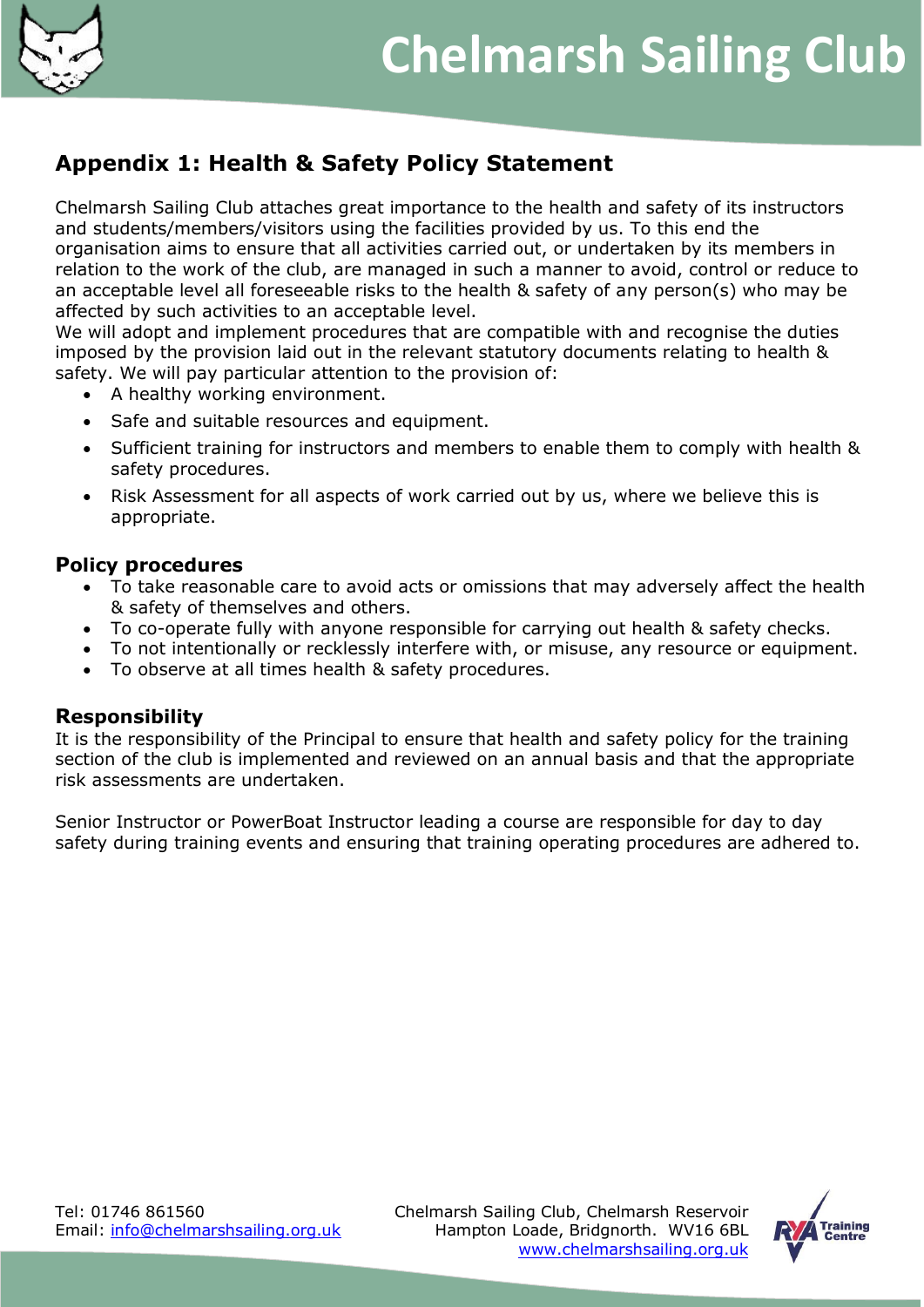![](_page_12_Picture_0.jpeg)

## <span id="page-12-0"></span>**Appendix 2: Training Section Equality Policy**

#### **Objectives**

To make sail and powerboat training an activity that is genuinely open to anyone who wishes to take part.

To provide the framework for everyone to enjoy the sport, in whatever capacity and to whatever level the individual desires, subject to courses offered.

#### **Policy Statement**

The training section is committed to the principle of equality of opportunity and aims to ensure that all present and potential participants, members, instructors, coaches, and volunteers are treated fairly and on an equal basis, irrespective of sex, age, disability, race, religion or belief, sexual orientation, pregnancy and maternity, marriage and civil partnership, gender reassignment or social status.

#### **Implementation**

The training section must be seen as friendly, welcoming and open to all. We may in certain circumstances have to use a common sense and practical approach with persons of a young age regarding suitability for a powerboat or sailing course. Likewise all participants must provide a declaration of fitness. They should be able amongst other tasks to assist in pulling a light dinghy and be capable of moving across a dinghy in a safe and able manner. We reserve the right to discipline instructors and others who practise any form of discrimination in breach of this policy.

![](_page_12_Picture_12.jpeg)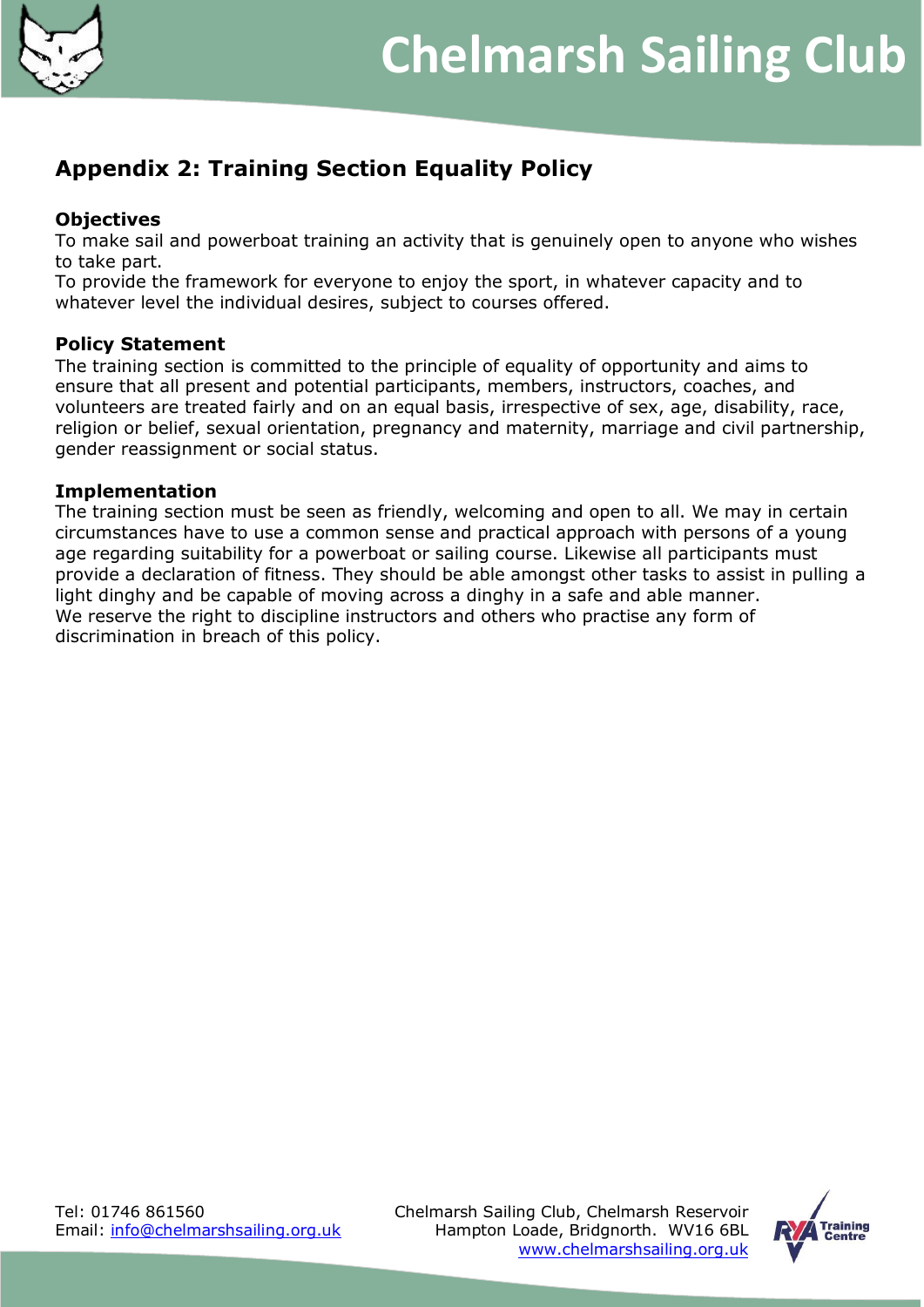![](_page_13_Picture_0.jpeg)

## <span id="page-13-0"></span>**Appendix 3: Risk Assessments**

See club Risk Assessments which include training and can be found on Club Website <http://chelmarshsailing.org.uk/downloads.html>

Tel: 01746 861560 Chelmarsh Sailing Club, Chelmarsh Reservoir Email: [info@chelmarshsailing.org.uk](mailto:info@chelmarshsailing.org.uk) Hampton Loade, Bridgnorth. WV16 6BL [www.chelmarshsailing.org.uk](http://www.chelmarshsailing.org.u/#k)

![](_page_13_Picture_6.jpeg)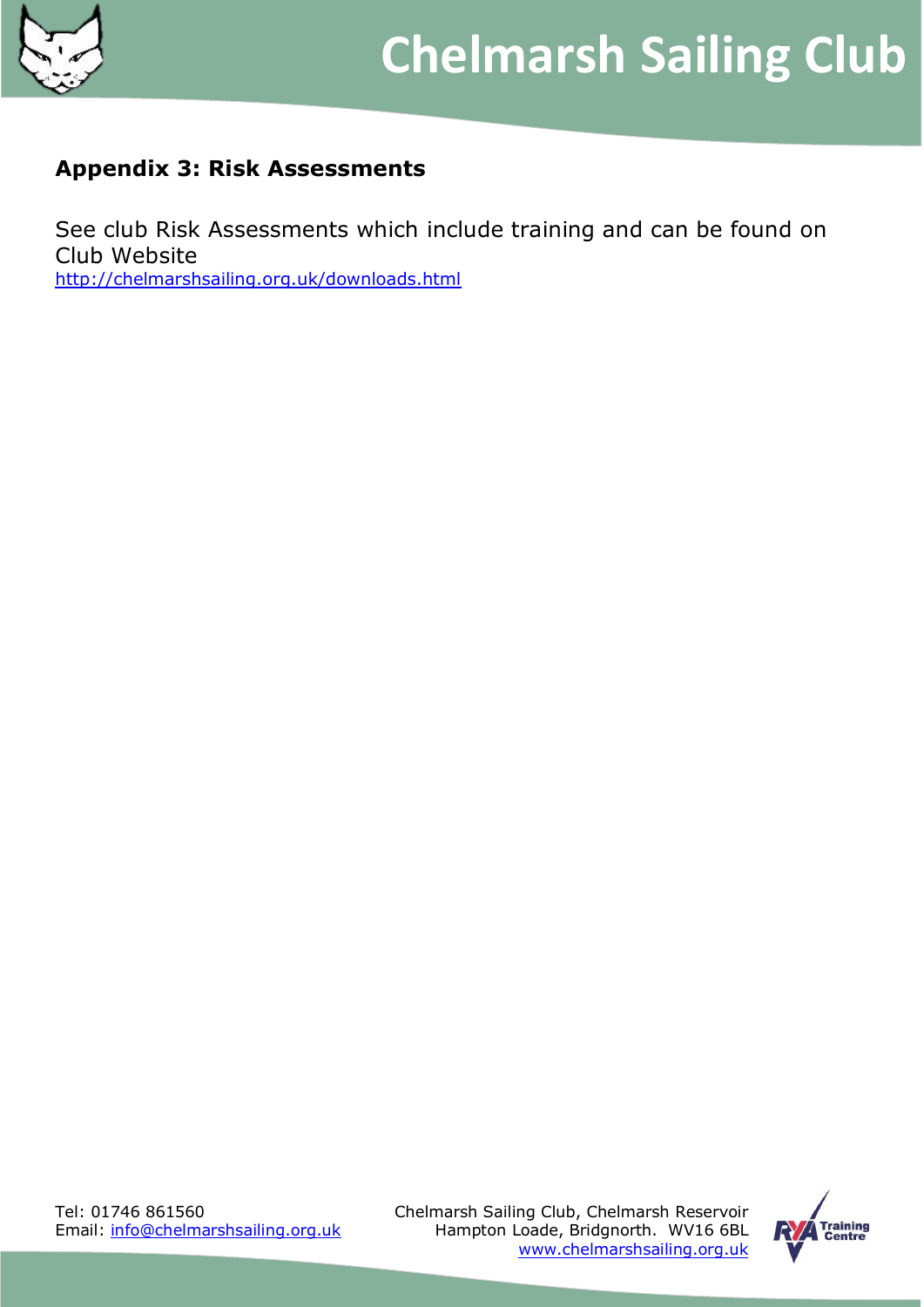![](_page_14_Picture_0.jpeg)

## <span id="page-14-0"></span>**Appendix 4a: Good Practice Guide**

**Revised Dec 2016**

For Instructors, Coaches and Volunteers

This guide only covers the essential points of good practice when working with children and young people. You should also read the organisation's Child Protection Policy and Procedures which are available for reference at all times.

- Avoid spending any significant time working with children in isolation
- Do not take children alone in a car, however short the journey
- Do not take children to your home as part of your organisation's activity
- Where any of these are unavoidable, ensure that they only occur with the full knowledge and consent of someone in charge of the organisation or the child's parents
- Design training programmes that are within the ability of the individual child
- If a child is having difficulty with a wetsuit or buoyancy aid, ask them to ask a friend to help if at all possible
- If you do have to help a child, make sure you are in full view of others, preferably another adult
- Restrict communications with young people via mobile phone, e-mail or social media to group communications about organisational matters. If it's essential to send an individual message, copy it to the child's parent or carer.

You should never:

- engage in rough, physical or sexually provocative games
- allow or engage in inappropriate touching of any form
- allow children to use inappropriate language unchallenged, or use such language yourself when with children
- make sexually suggestive comments to a child, even in fun
- fail to respond to an allegation made by a child; always act
- do things of a personal nature that children can do for themselves.

It may sometimes be necessary to do things of a personal nature for children, particularly if they are very young or disabled. These tasks should only be carried out with the full understanding and consent of the child (where possible) and their parents/carers. In an emergency situation which requires this type of help, parents should be fully informed. In such situations it is important to ensure that any adult present is sensitive to the child and undertakes personal care tasks with the utmost discretion.

![](_page_14_Picture_24.jpeg)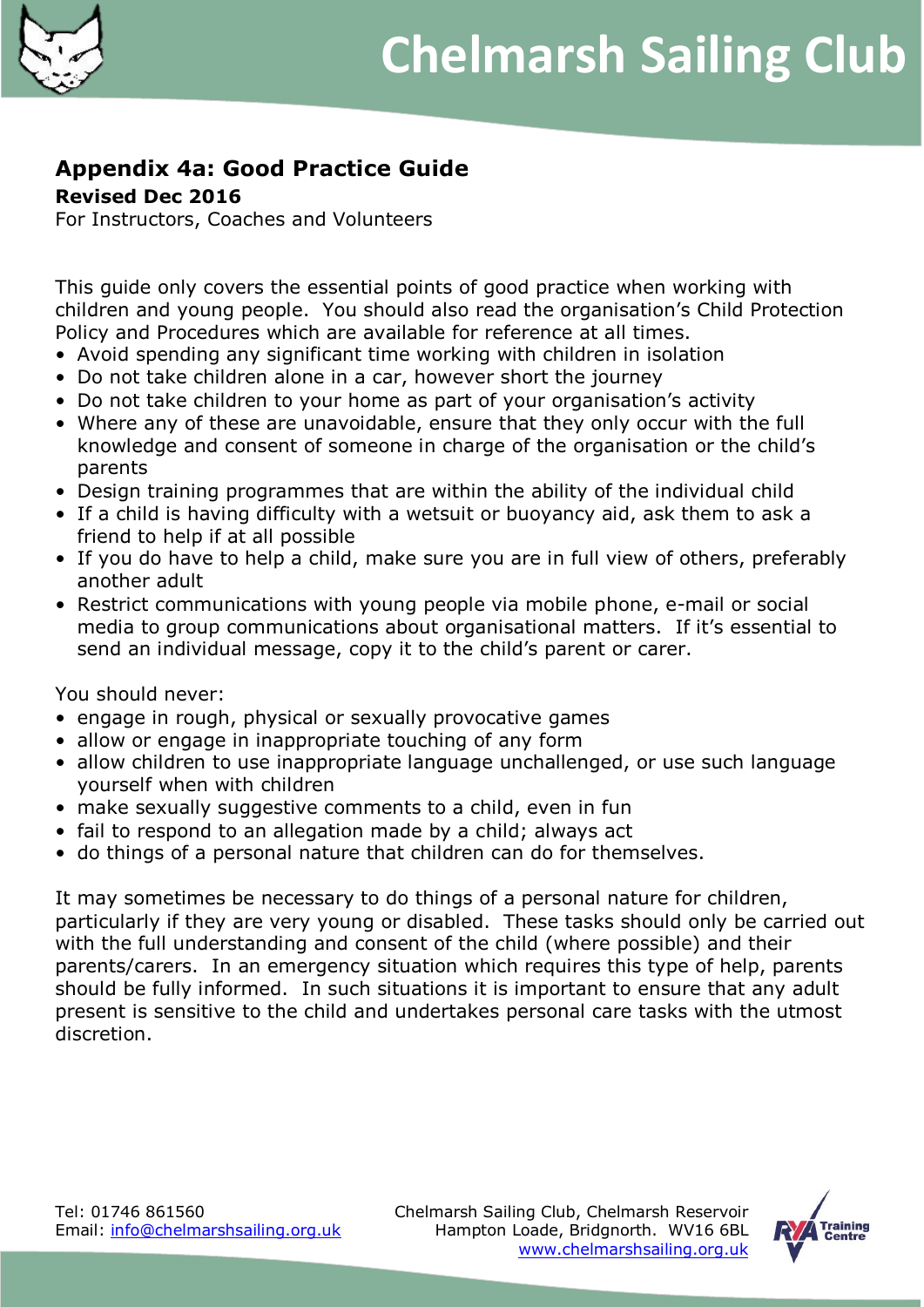![](_page_15_Picture_0.jpeg)

### <span id="page-15-0"></span>**Appendix 5: Senior Instructor/Powerboat Instructor Course Briefing Checklist**

- Welcome to Chelmarsh Sailing Club
- Introduction of self (time at club, experience, etc)
- Housekeeping
	- o Toilets and changing rooms
	- o Galley drinks are complimentary on course (tea, coffee, squash), snacks/fizzy drinks to purchase
	- $\circ$  Bar area no wet clothes
	- o Training room
- Safety Rules
	- o Buoyancy Aids must be worn on pontoons and on water, instructors to check fitting and buoyancy (must be minimum 50 Newton's for adults, children to suit weight/size)
	- o Slipways, algae makes them very slippery, take care when using, especially just below water
	- o Are you able to swim? (any weak swimmers need to be watched carefully on water)
	- $\circ$  Safety/rescue cover no sailing if rescue boat not manned on water
	- $\circ$  Sailing area will be set by instructors, stick within it for safety of self and rest of group
	- o Signals demonstrate
		- Whistle, hands on head return to "home" usually pontoon
		- Whistle, one hand on head, other hand point one boat only, come to instructor/prepare for instructor to come alongside
	- o Weather precautions
		- Sun cream risk of burning due to water reflection
		- Speak to instructor if too hot, or too cold (eg after getting wet)
		- Plenty to drink  $-$  risk of dehydration
	- o Leave valuables ashore e.g. phones/keys/jewellery, lockers in training room
	- o Breaks
	- $\circ$  Smoking any smokers? No smoking allowed near fuel store or anywhere fuelling is taking place. Use car park area.
	- o All dinghies on beginner's courses to be fitted with masthead buoyancy. Extra buoyancy to be used when reefing.
- Ask questions? The only daft question is the one not asked….
- ENJOY YOURSELVES It is a learning experience, but meant to be enjoyable; any concerns speak to your instructor or to me.

![](_page_15_Picture_31.jpeg)